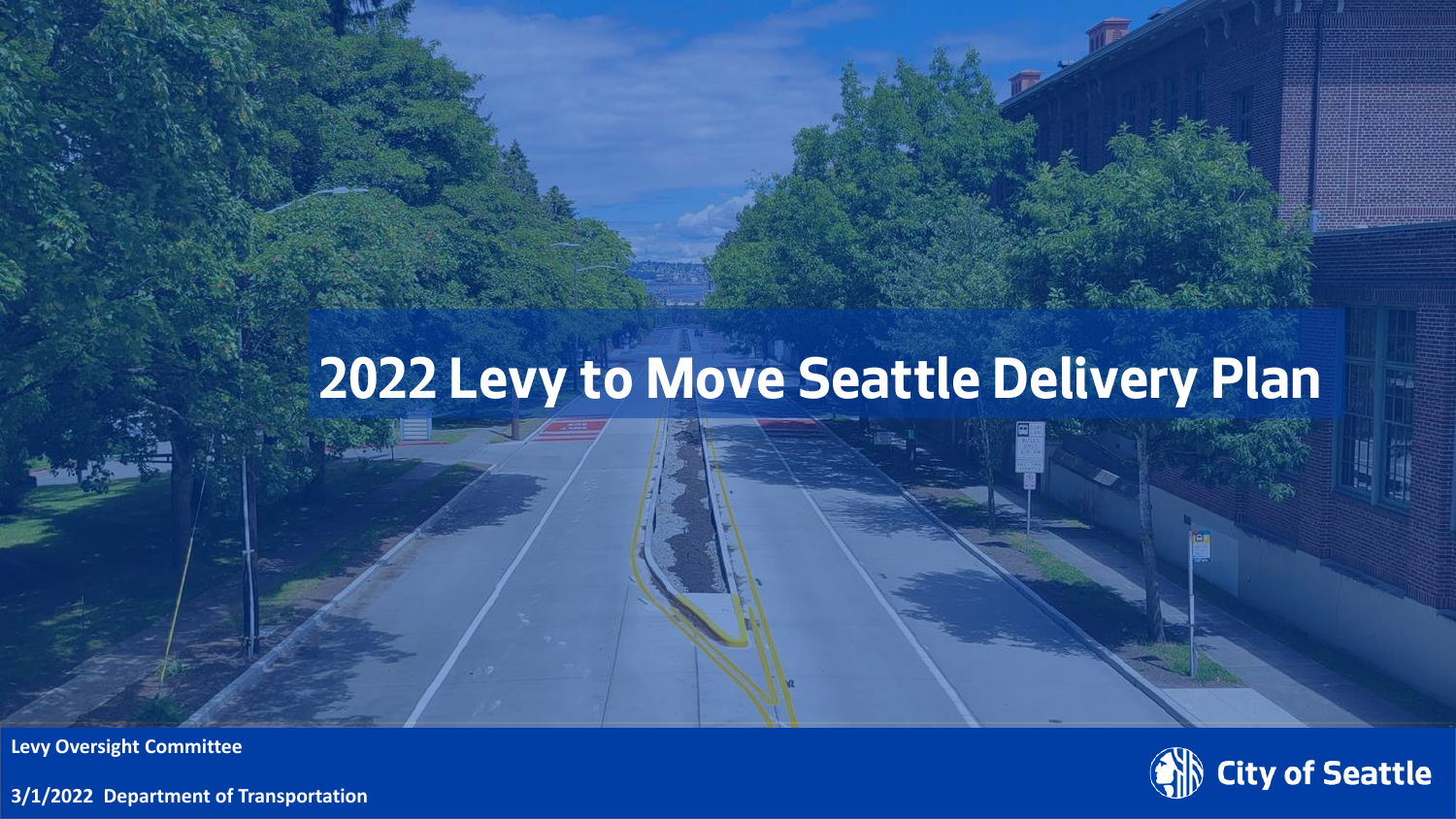## **Highlights: Safe Routes Programs 1-8**

- 2 Vision Zero Corridors
	- Greenwood-Phinney Phase 2
	- Lake City Way
- 9-12 Safe Routes to School Projects
- 2 3 miles of Protected Bike Lanes
	- Eastlake Ave E (Fairview Bridge to Stewart St area, about 1 mile)
	- 1<sup>st</sup> Ave & Broad St
- 2 4.5 miles of Neighborhood Greenways
	- Viewlands NGW
	- Northgate Light Rail to Maple Leaf Connection
	- Seattle Center to Waterfront Connection
- Complete construction on remaining NSF projects & planning of selected projects in 2022-2024 cycle

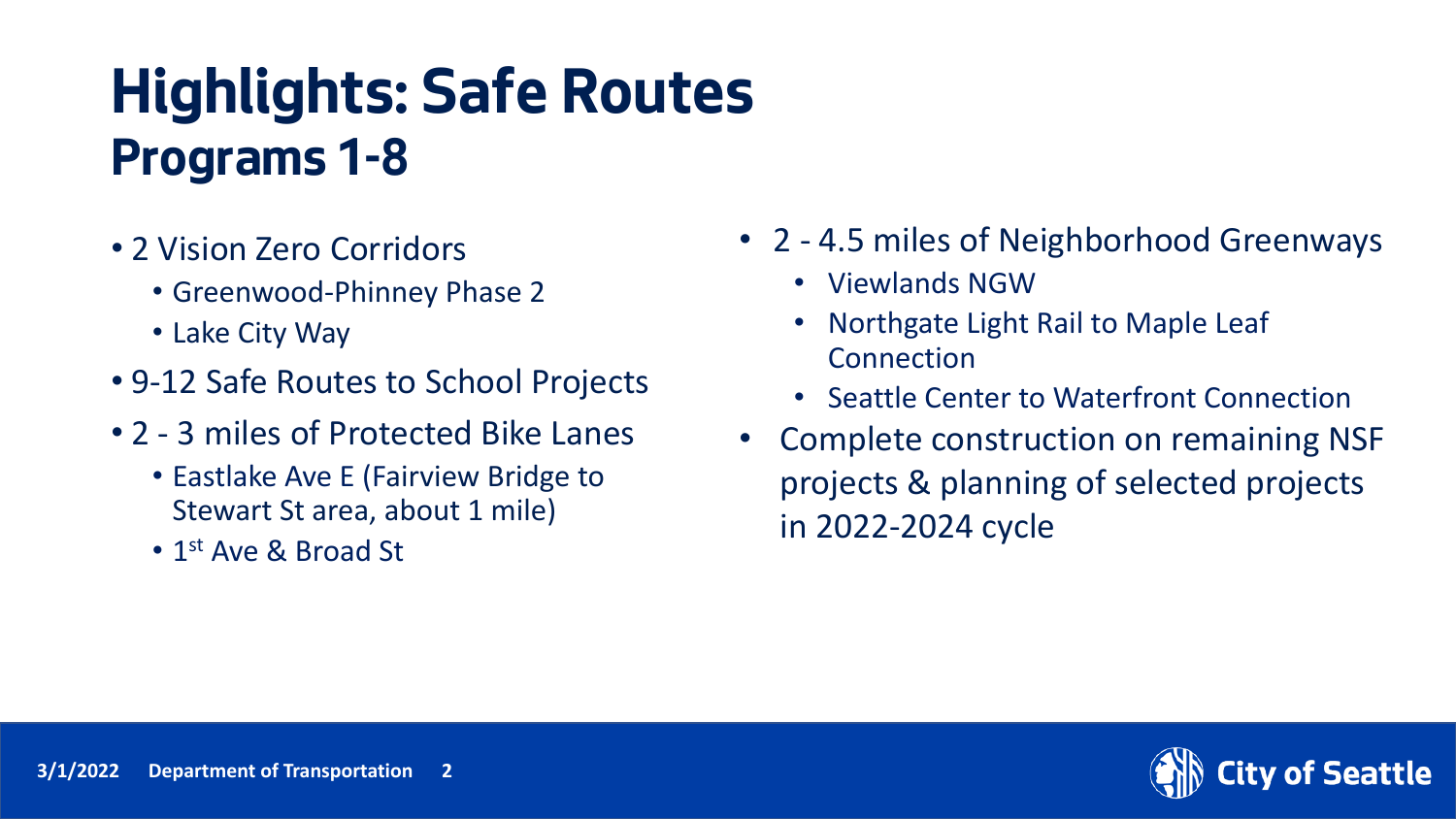### **Safe Routes**

#### **2022 Planned Deliverables**

| <b>PROGRAM</b>          | LEVY DELIVERABLE CATEGORY                            | <b>2022 Planned Accomplishments</b>                                                                         |
|-------------------------|------------------------------------------------------|-------------------------------------------------------------------------------------------------------------|
| 1                       | <b>Vision Zero Corridors</b>                         | $\overline{2}$                                                                                              |
| $\overline{2}$          | <b>Safe Routes to School projects</b>                | $9 - 12$                                                                                                    |
| $\overline{\mathbf{3}}$ | <b>Crosswalks Repainted</b>                          | 1,500                                                                                                       |
| $\overline{\mathbf{3}}$ | <b>Arterial Lane-miles Repainted</b>                 | 560                                                                                                         |
| 4                       | <b>New traffic signals</b>                           | 3                                                                                                           |
| 4                       | <b>Traffic signal improvements</b>                   | 10                                                                                                          |
| 4                       | <b>Traffic spot improvements</b>                     | 10                                                                                                          |
| 4                       | <b>Corridors optimized</b>                           | 5                                                                                                           |
| 4                       | <b>Regulatory street signs replaced</b>              | 3,000                                                                                                       |
| 5                       | <b>Protected bike lane (miles)</b>                   | $2 - 3$                                                                                                     |
| 5                       | <b>Neighborhood Greenway (miles)</b>                 | $2 - 4.5$                                                                                                   |
| 5 <sup>1</sup>          | <b>Bike lane (miles)</b>                             | 0.25                                                                                                        |
| 6                       | <b>Sidewalks repaired, block equivalents</b>         | 25                                                                                                          |
| 6                       | <b>Sidewalks repaired, spot repairs</b>              | >1,000                                                                                                      |
| 7                       | <b>Customer Service Requested curb ramp upgrades</b> | 150-200                                                                                                     |
| 8                       | <b>Neighborhood Street Fund projects</b>             | Complete construction of 2019-2021 cycle projects;<br>planning of selected projects in 2022-2024 NSF cycle. |

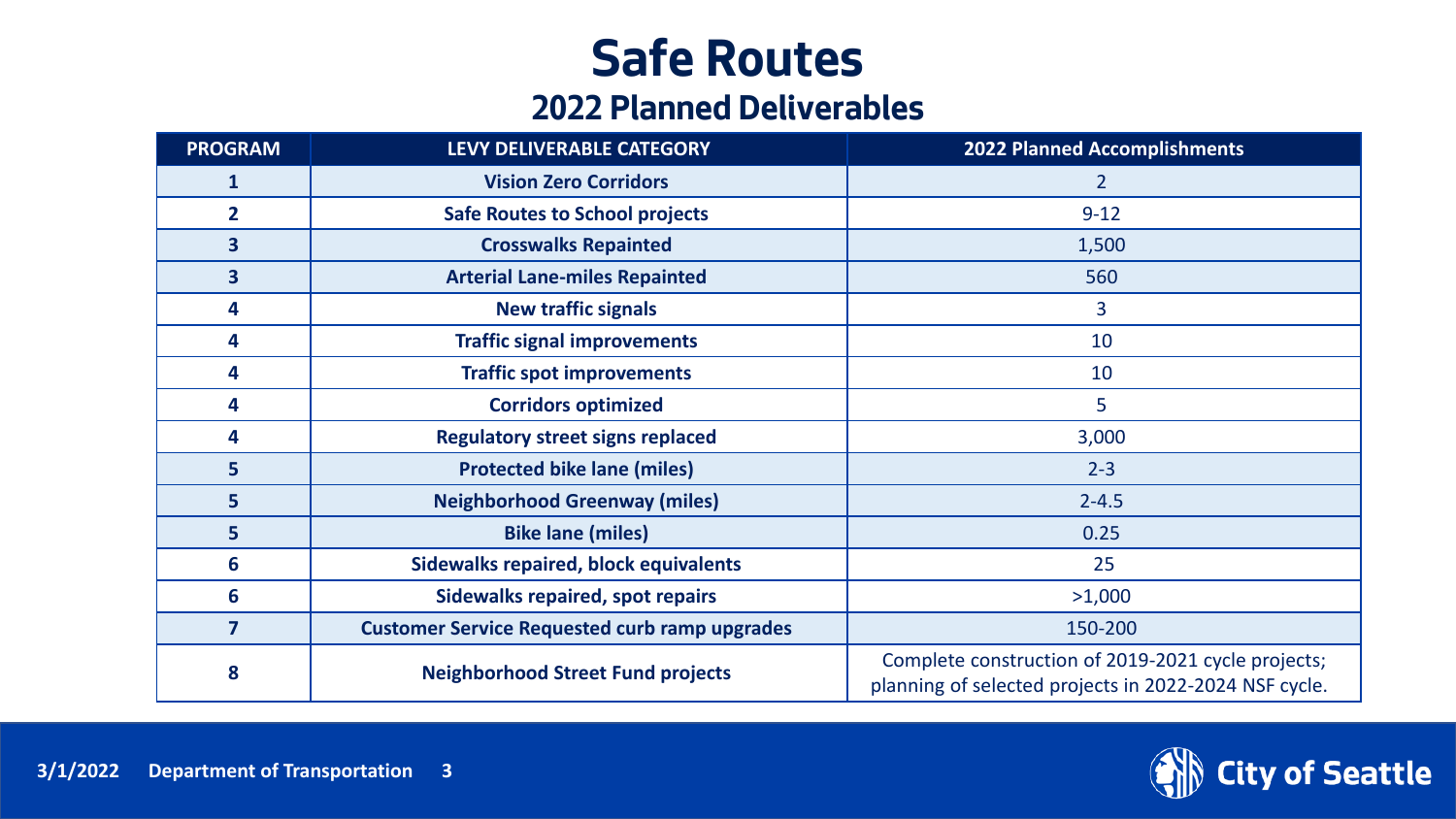## **Highlights: Maintenance & Repair Programs 9-17**

- Complete repaving on 15th Ave S / S Spokane St / S Columbia Way
- Two bridge seismic retrofits
	- SW Andover Pedestrian Bridge
	- 8th Ave NW / NW 133rd Ave Bridge
- Continue construction on drainage in South Park (partnership with Seattle Public Utilities)



*Repaving on 15th Ave S.*

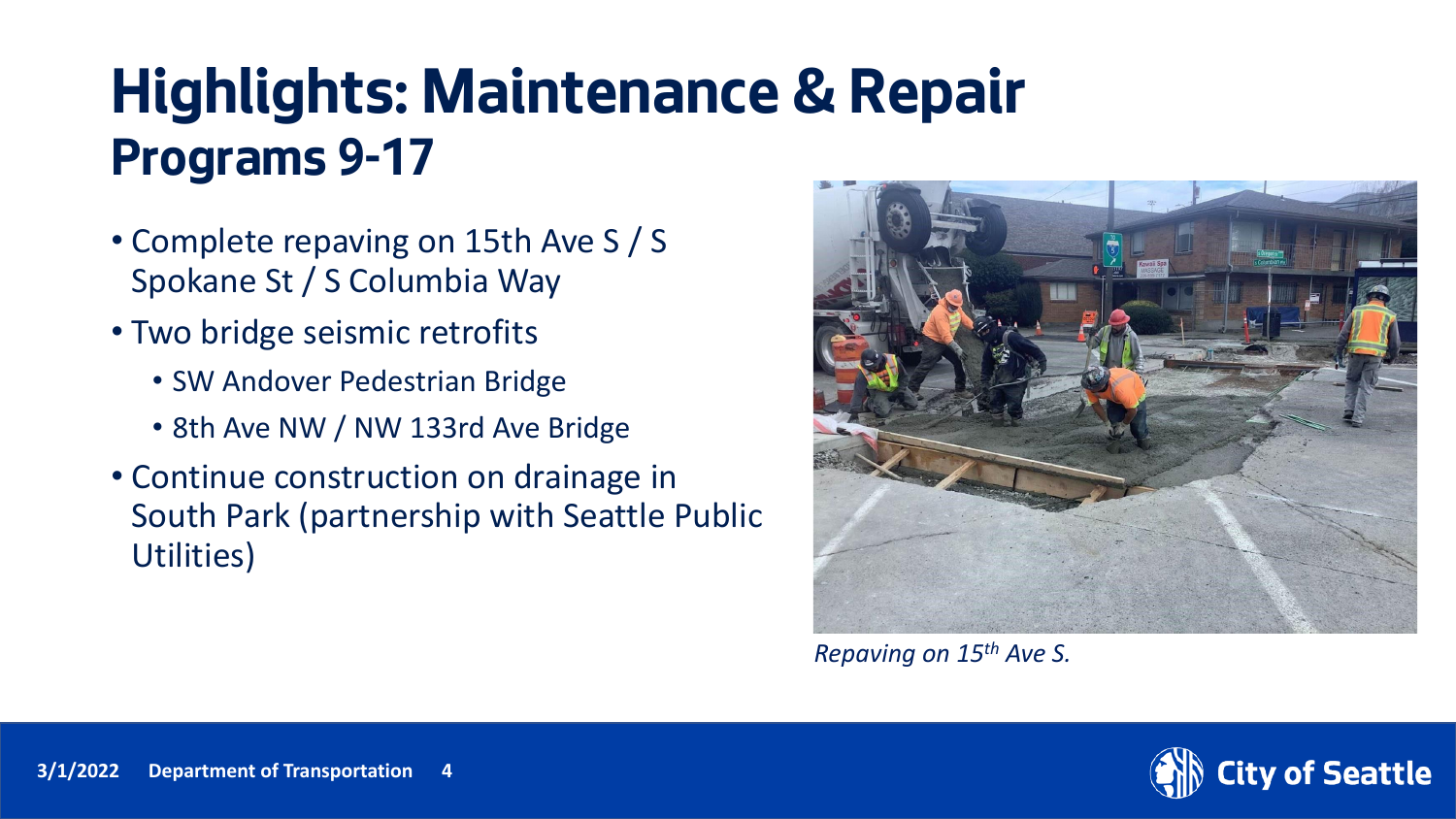#### **Maintenance & Repair 2022 Planned Deliverables**

| <b>PROGRAM</b> | LEVY DELIVERABLE CATEGORY                        | <b>2022 Planned Accomplishments</b>                                                    |
|----------------|--------------------------------------------------|----------------------------------------------------------------------------------------|
| 9              | Lane-miles repaved                               | 5.8                                                                                    |
| 10             | Lane-miles repaved                               | $7 - 8.5$                                                                              |
| 10             | <b>Paving spot improvements</b>                  | 65                                                                                     |
| 11             | <b>Bridge spot repairs completed</b>             | 350                                                                                    |
| 12             | <b>Bridge Seismic Improvements</b>               | SW Andover Pedestrian Bridge<br>8 <sup>th</sup> Ave NW/NW 133 <sup>rd</sup> Ave Bridge |
| 13             | <b>Fairview Bridge</b>                           | N/A; Complete in 2021                                                                  |
| 14             | <b>Bridge Replacement, Planning &amp; Design</b> | 33rd Ave W Pedestrian Bridge                                                           |
| 15             | <b>Stairway rehabilitation projects</b>          | 5                                                                                      |
| 16             | <b>Trees planted</b>                             | 300                                                                                    |
| 16             | <b>Trees pruned (trimmed)</b>                    | 4,000                                                                                  |
| <b>16</b>      | <b>Trees removed</b>                             | N/A; no target for trees removed                                                       |
| 16             | <b>Landscape maintained</b>                      | 1,000                                                                                  |
| <b>16</b>      | Tree or vegetation obstruction removed           | 300                                                                                    |
| 17             | <b>Drainage Partnership, SPU South Park</b>      | Continue construction                                                                  |

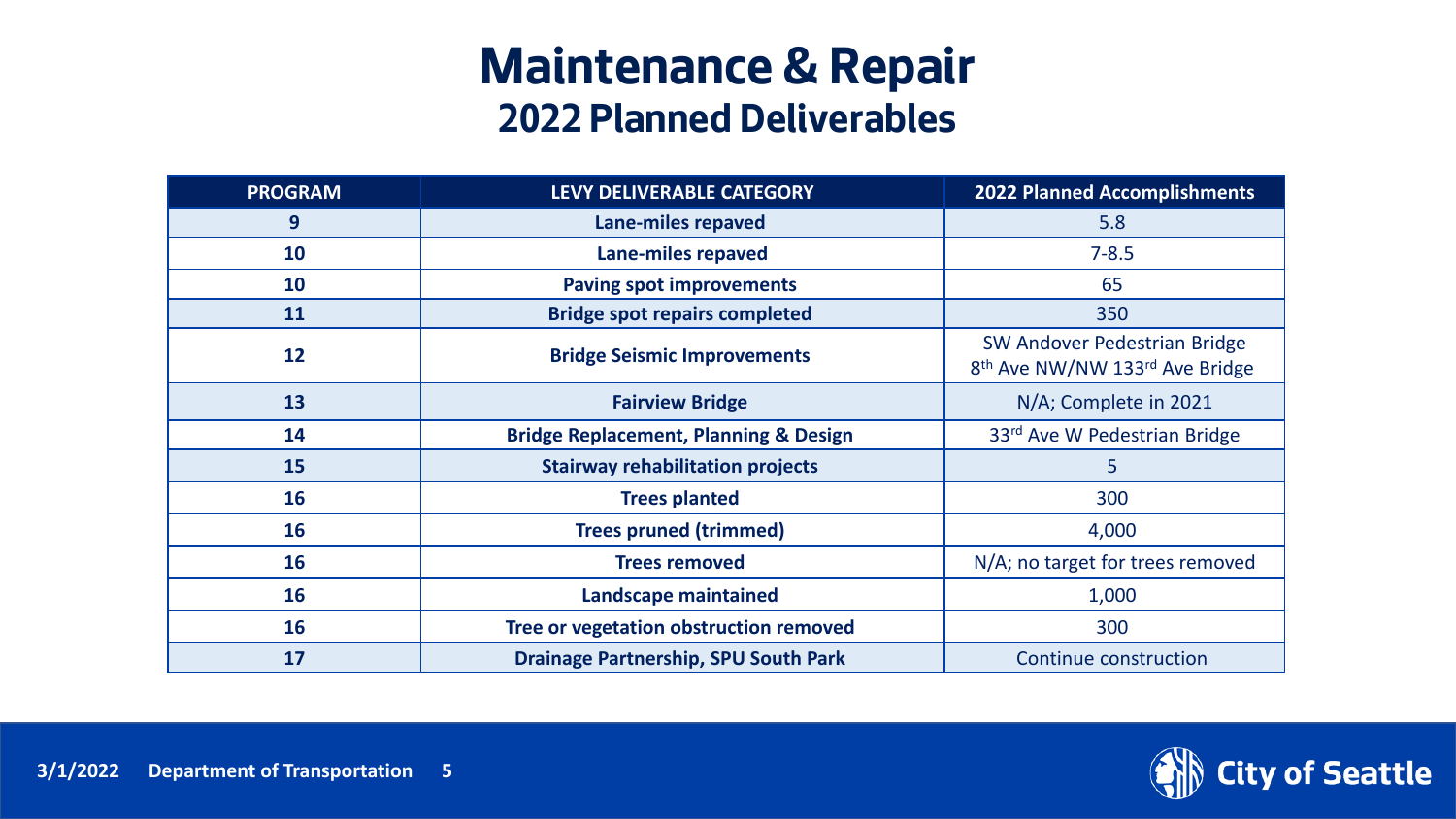# **Highlights: Congestion Relief Program 18**

- Complete construction on Delridge RapidRide H Line
- Continue construction on Route 7 Transit-Plus Multimodal Corridor (TPMC) (Rainier Ave S) and Madison RapidRide G Line
- Begin construction on Route 44 TPMC (Ballard, Wallingford, U-District)
- Begin Aurora Ave N Design Study



*Delridge RapidRide H lanes*

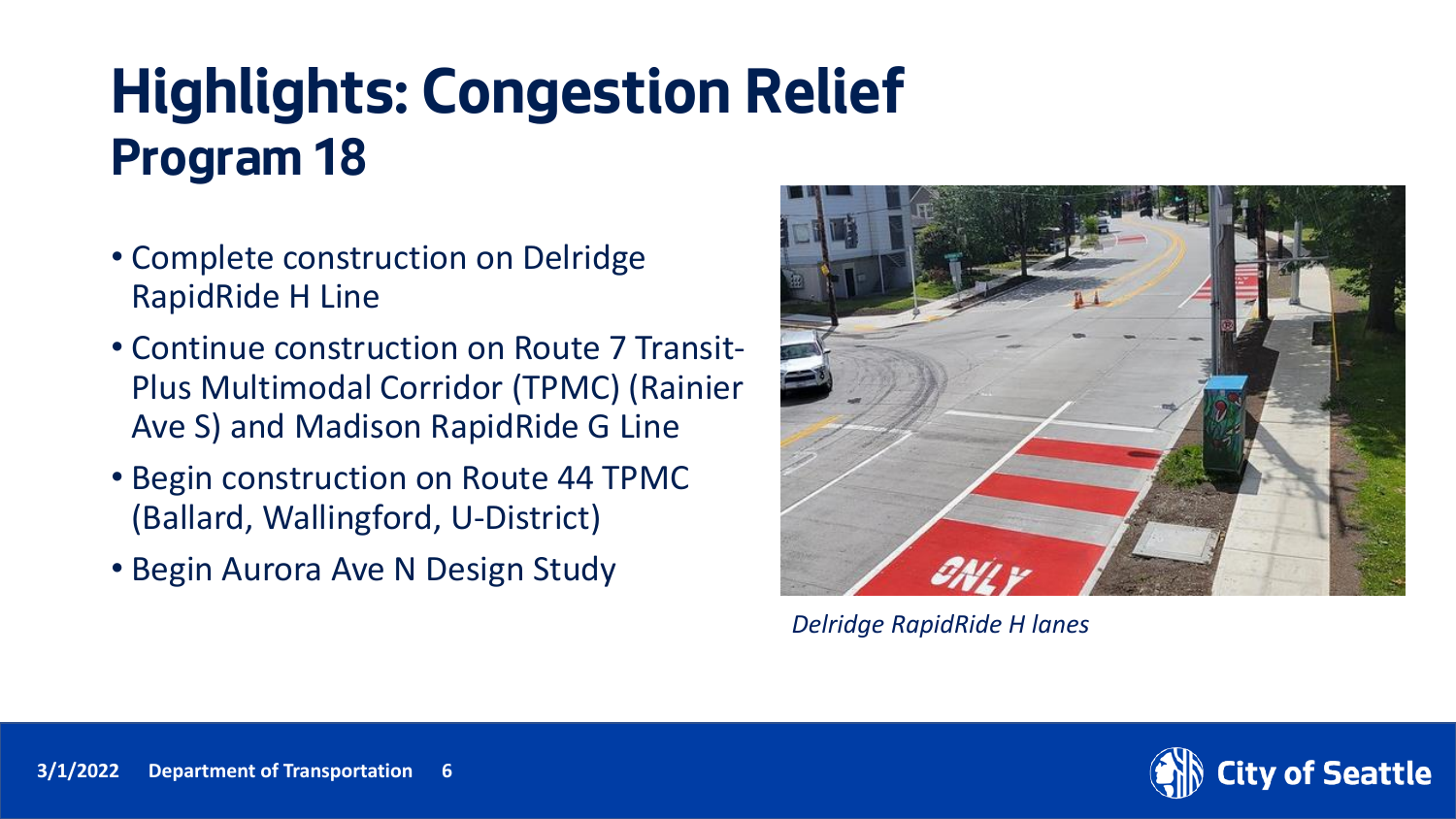### **Congestion Relief Program 18 – 2022 Planned Deliverables**

| <b>PROGRAM</b> | <b>LEVY DELIVERABLE CATEGORY</b>                 | <b>2022 Planned Accomplishments</b>                                   |
|----------------|--------------------------------------------------|-----------------------------------------------------------------------|
| 18             | <b>Madison RapidRide G Line</b>                  | Continue construction                                                 |
| 18             | <b>Delridge RapidRide H Line</b>                 | Complete construction                                                 |
| 18             | <b>Roosevelt RapidRide J Line</b>                | Continue design                                                       |
| 18             | <b>Route 7 Transit-Plus Multimodal Corridor</b>  | Continue construction                                                 |
| 18             | <b>Route 44 Transit-Plus Multimodal Corridor</b> | <b>Begin construction</b>                                             |
| 18             | <b>Route 40 Transit-Plus Multimodal Corridor</b> | Continue design                                                       |
| 18             | <b>Route 48 Transit-Plus Multimodal Corridor</b> | Continue design                                                       |
| 18             | <b>Fauntleroy Way Boulevard</b>                  | Project deferred                                                      |
| 18             | <b>Burke-Gilman Trail Missing Link</b>           | Acquire permits, pending resolution of court delays, to begin Phase 2 |
| 18             | NE 45th Corridor, 4th to Brooklyn                | Construction (UW MICMA project signal improvements)                   |
| 18             | <b>Aurora Ave N Design Study</b>                 | Initiate planning study                                               |

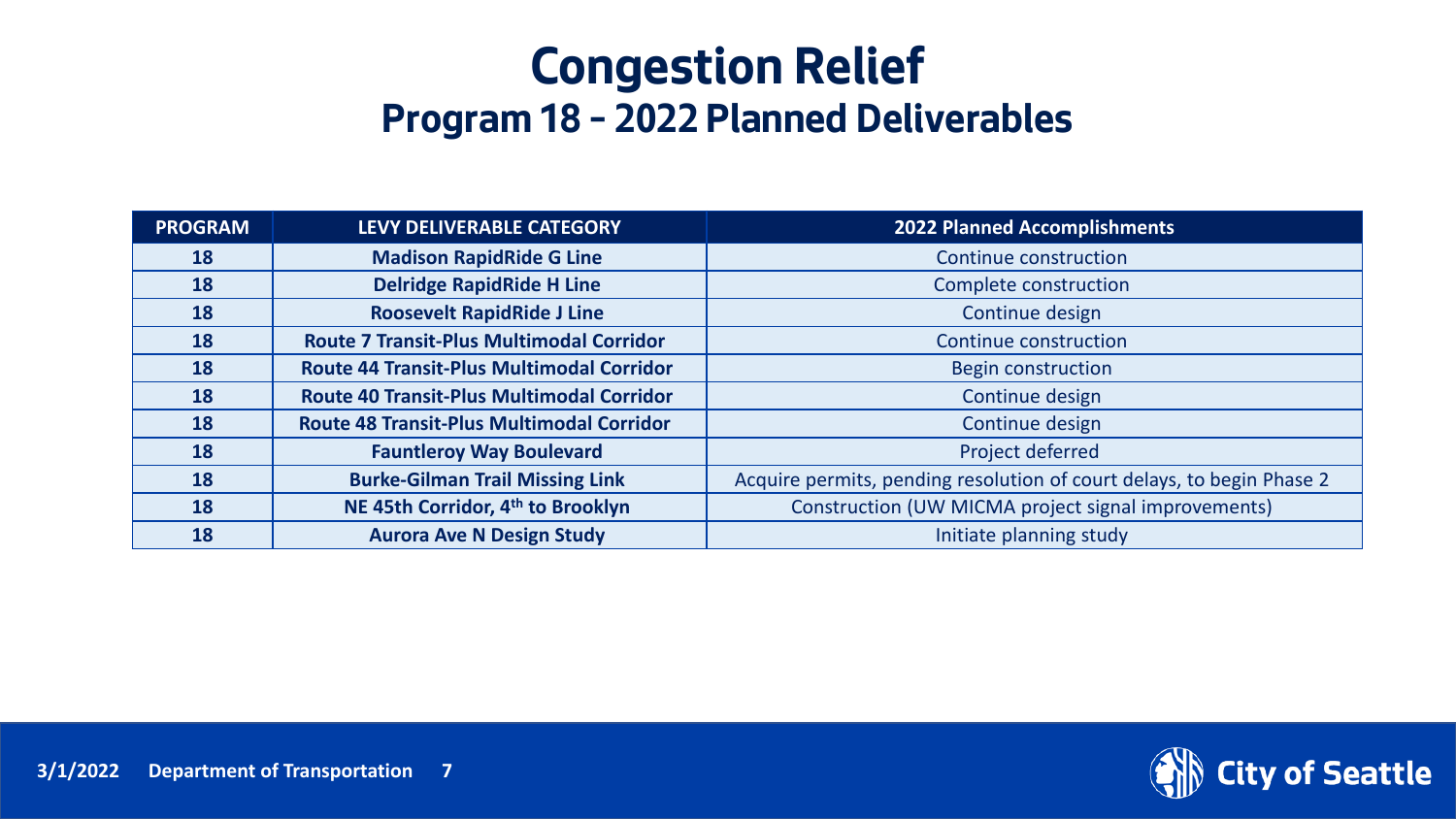# **Highlights: Congestion Relief (continued) Programs 19-30**

- Accessible Mt Baker: Begin construction of near-term pedestrian/bike projects
- SPU Partnership, Broadview: Begin construction of first phase of sidewalks
- East Marginal Way: Complete design of the North and Central segments and advertise the North Segment for construction



*East Marginal Way.*

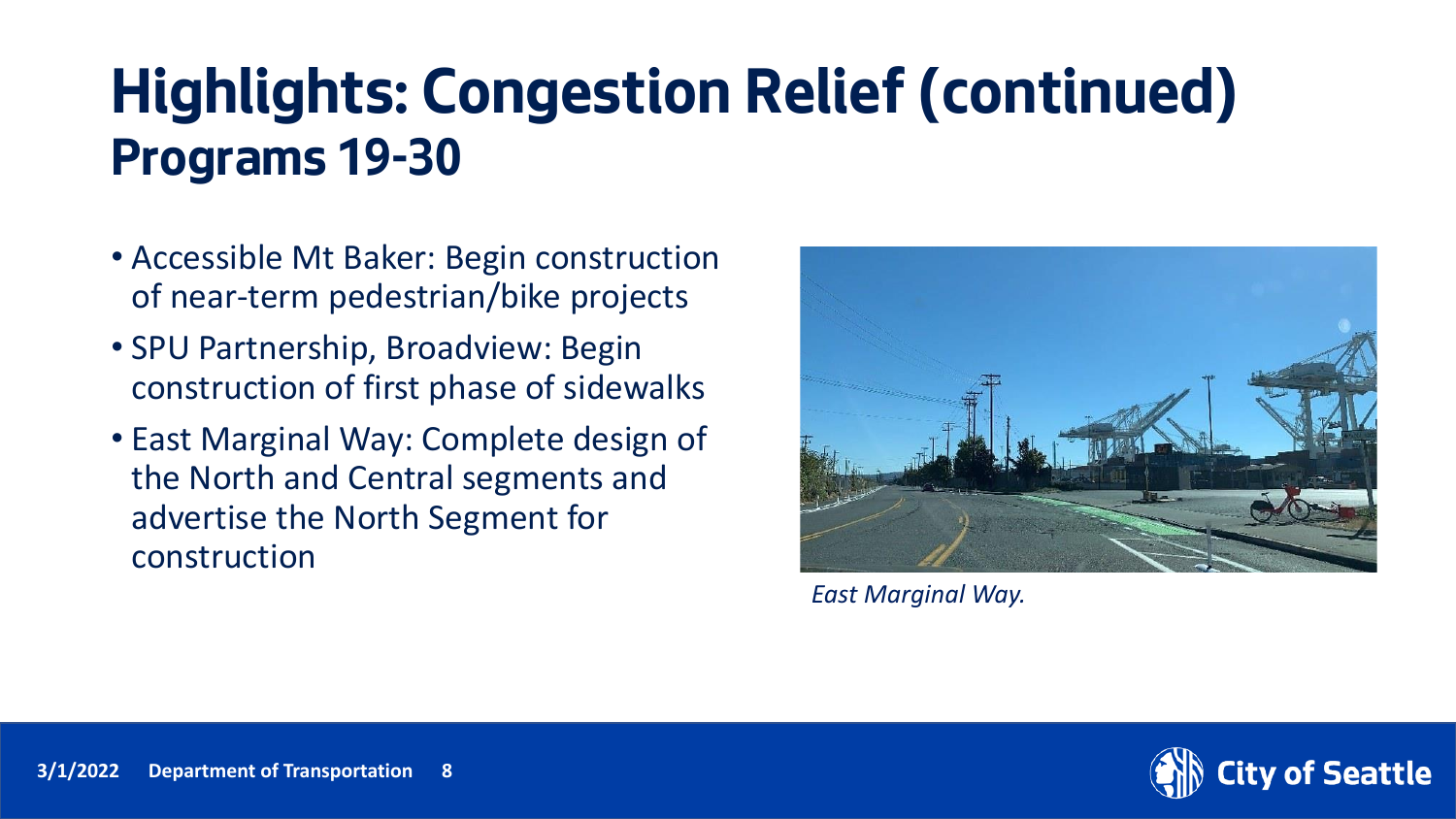#### **Congestion Relief Programs 19-30 – 2022 Planned Deliverables**

| <b>PROGRAM</b> | LEVY DELIVERABLE CATEGORY              | <b>2022 Planned Accomplishments</b>                            |
|----------------|----------------------------------------|----------------------------------------------------------------|
| 19             | <b>Signal major maintenance</b>        | $5 - 15$                                                       |
| 19             | <b>Signal diagnostic evaluations</b>   | 250                                                            |
| 19             | <b>Signal preventative maintenance</b> | 775                                                            |
| 20             | Miles of arterial added to ITS system  | 10                                                             |
| 21             | <b>Transit spot improvements</b>       | 20                                                             |
| 22             | <b>Graham St</b>                       | Project deferred                                               |
| 23             | <b>Northgate Bridge</b>                | n/a                                                            |
| 24             | <b>Accessible Mt Baker</b>             | Begin construction of near-term ped/bike projects              |
| 25             | <b>Blocks of new sidewalk</b>          | $20 - 30.5$                                                    |
| 25             | <b>Crossing Improvements</b>           | 20                                                             |
| 26             | <b>SPU Partnership, Broadview</b>      | Begin construction of first phase of sidewalks                 |
| 27             | <b>Bike parking spaces added</b>       | 20                                                             |
| 27             | Urban trail and bikeway spot imp.      | 10                                                             |
| 28             | <b>Lander Overpass</b>                 | n/a                                                            |
| 29             | <b>East Marginal Way</b>               | Complete design of North and Central segments; advertise North |
|                |                                        | Segment for construction                                       |
| 30             | <b>Freight Spot Improvements</b>       | $3 - 5$                                                        |